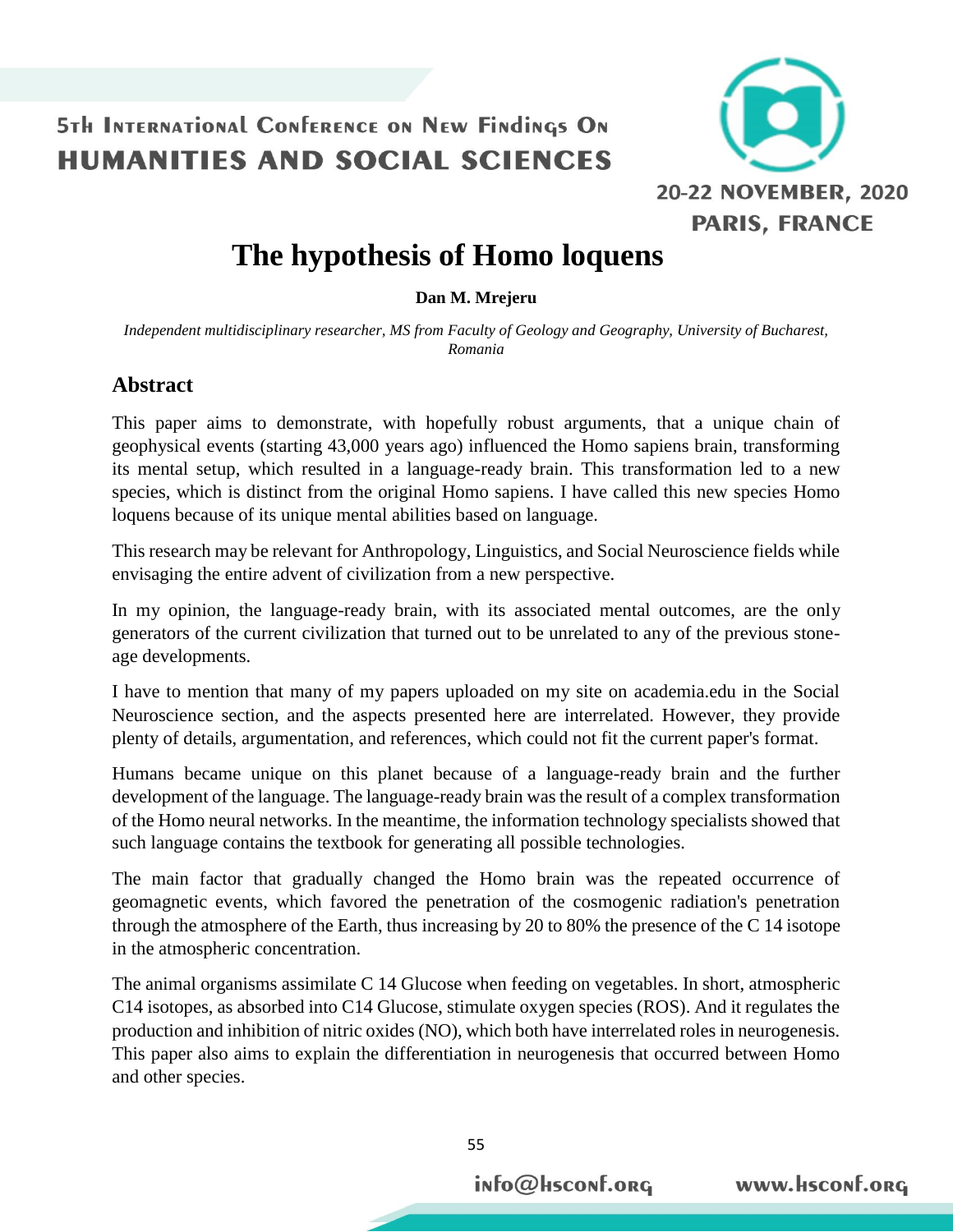

www.hsconf.org

The main study used in my investigation is *Low-dose or low-dose-rate ionizing radiation-induced bioeffects in animal models*, authored by Feng Ru Tang, Weng Keong Loke, and Boo Cheong Khoo of the University of Singapore. The paper was published in the Journal of Radiation Research (online 2016 December 27). (doi: 10.1093/jrr/rrw120). The authors said: "In this review paper, we aimed to update radiation researchers and radiologists on the current progress achieved in understanding the LDIR/LDRIR-induced bionegative and biopositive effects reported in the various animal models." The authors concluded: "*In summary, under certain circumstances, experimental animal data suggests that LDRIR/LDRRIR exposure may not only promote fertility and prolong the lifespan, but also induce immunological modification, give anti-tumor ability, slow progression of atherosclerosis, and ameliorate diabetic nephropathy*. *More data is needed to be generated to validate existing claims of biopositive/hormetic effects on humans*."

The high prehistoric concentration of atmospheric C-14 isotope, assimilated in C-14 Glucose, transformed the neural networks and its architecture by increasing the neurogenesis processes that became solely directed toward a higher cognition capability and brain plasticity. Such a complex process generated a type of intelligence vastly different from that of Homo sapiens.

#### **Introduction**

When the animal's organism assimilates C14-Glucose, it inhibits nitric oxide production. The pharmaceutical experiments show that when a C14-Glucose is present, the small trace of C-14 isotopes stimulates oxygen species (ROS) production while locally decreasing nitric oxide (NO).

However, during experiments, the C-14 traces have been between 1 to 5mCi., thus entering the low hazard category. By comparison, the average concentration of atmospheric C-14 isotopes at sea level is estimated to be 2mCi per year. During the atomic bomb atmospheric testing, such C-14 concentration rose to 3.6mCi (80% higher than usual) as it was investigated in 1963-65, and it diminished to 2.4mCi in 1990 (20% higher than average). Only in 2020, the concentration returned to the preexisting level (1955).

Thus, the atmospheric data mentioned above could be correlated with the dose used in pharmaceutical and medical experiments. The effects of today's experiments can be compared with past and present natural occurrence of C-14 isotopes.

Fundamental differences would be produced by the length of the exposure time. In prehistory, many generations were exposed to high C14 isotope concentrations one after another for hundreds and thousands of years. This process ended around 4,500 years ago; a slight resurgence occurred again 2,700-2,400 years ago.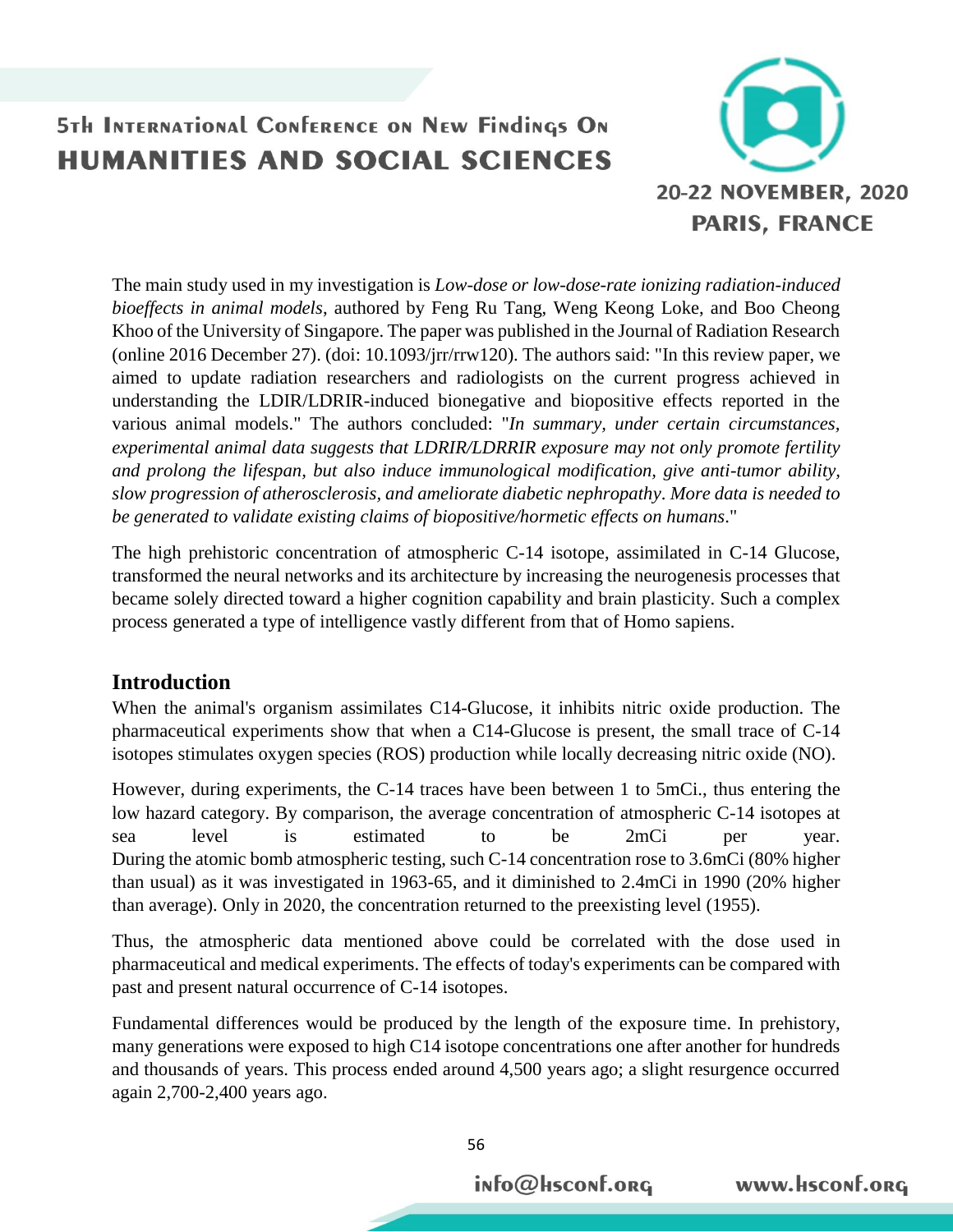

www.Hsconf.org

The C-14 isotopes inside the human body, as part of C14 Glucose, would stimulate the production of oxygen species (ROS), which produce oxidative processes. Such oxygen species have specific reactions with nitric oxide, regulating its concentration in various tissues. NO is known to create a nitrite reduction pathway. Within the blood vessels, the oxygen produces vasoconstriction that causes hyperbaric tension within the vessels. High tension is found inside the cells, inflicting the level of permeability of the cellular membranes. It increases the amount of available oxygen in blood vessels and cells and interacts with local nitric oxide, regulating its production.

NO, and ROS can be generated by the same enzyme or by different ones through alternative reduction and oxidation processes.

Nitric oxide is involved in transporting and dispersing Glucose in the entire organism. Glucose also stimulates oxygen species that metabolize any unwanted excess of this substance. When nitric oxide (antioxidant) decreases in the brain and the nervous system, it is so because local oxygen species increases. The oxygen species reduce the nitric oxide (antioxidant) locally, causing a hyperbaric vascular tension by vascular constriction. By contrast, the same vascular tension affects the vascular peripheries distinctly, making the nitric oxide increase locally (vasodilation) while stimulating muscle fibers and skeletal developments.

It must be said that ROS species can activate signaling pathways with conflicting and sometimes negative consequences, like reducing antioxidant capabilities for cardiovascular, renal, and central nervous systems.

On the positive side, ROS regulates cellular differentiation, proliferation, apoptosis, cell cycle, and migration.

The above effects are a reasonable explanation for the role played by physical exercising: they strengthen the muscles, but they also better oxygenate the brain, thus helping the cognition and memory processes. It is there a ROS and NO interplay stimulated by the oxygen produced during the physical exercises.

#### **Method**

I have researched Pub Med and other sources for English-language articles, mostly in peerreviewed journals, to find the arguments needed to feed my hypothesis. I used the evidence provided by these sources.

I have to indicate that many similar or distinct sources have been subject to investigation in my previous articles on academia.edu.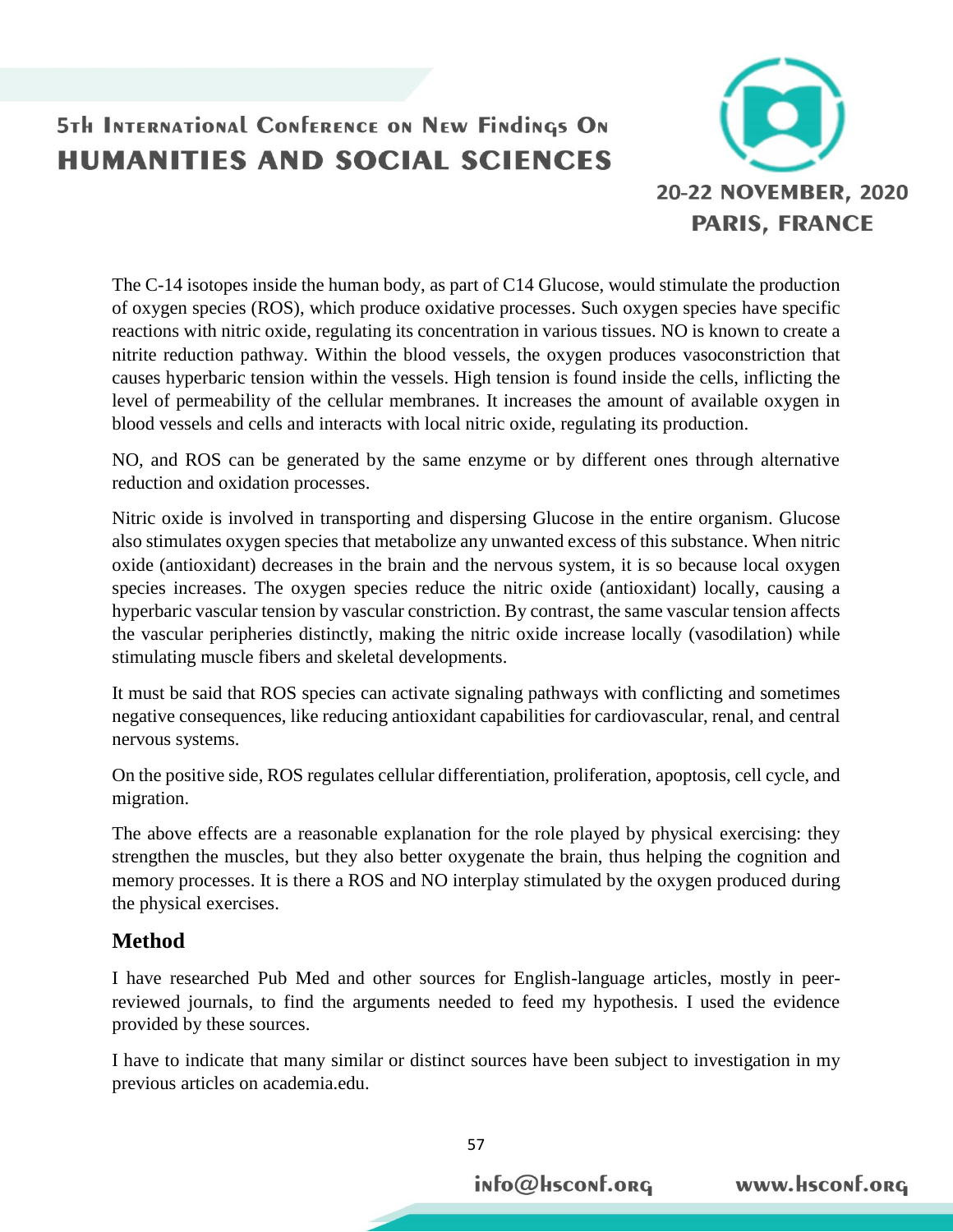

20-22 NOVEMBER, 2020

www.hsconf.org

Over time, my investigative research concluded on various issues I focused on, and the conclusions CE moved my analysis into new directions.

I started with the geomagnetic excursions; I analyzed their duration and radiative intensity. Unexpectedly, I found that the rate of occurrence for such excursions accelerated during the interval 43 ka-4.5 ka, while their radiative pulses intermittently covered a gap of 30,000 years.

The result of the mentioned radiative pulses led to a high atmospheric concentration of C14 isotopes. Then, I found that the experiments with the atomic bombs in the era 1955-1963 have produced the same type of C14 isotopes concentration as in our prehistory.

Searching medical literature, I analyzed the effects of various nuclear technology procedures and experimental health and pharmacological testing. Of particular interest was a study made by a research group from the University of Singapore. This study (see reference) suggests that experimental animal data generates a host of biopositive effects; no humans have been tested yet in the same range of doses.

I found that medical procedures use a radiation exposure of 2-4mCi (millicuries) that produces a biological absorption of 0.4mGy/hr.

The same radiation exposure is recorded for average C14 concentration at sea level that is 2mCi/year. When the C14 concentration increased in prehistory and during the atomic bomb experiments, the atmospheric C14 concentration increased by 20-80% (2.4mCi to 3.6mCi).

These findings made me think that I could interpolate the data on radiative effects and analyze the human brain's biological results in the last 40,000 years of our evolution. Besides a lack of direct information in the literature caused by a general scientific disinterest in this topic, I could still argue my hypothesis using a comparative investigation.

### **Materials**

I like to mention here the study *Analysis of the atmospheric C14 record spanning the past 50,000 years derived from high-precision Th230, U234, U238, Pa 231, U 235, and C14 dates on fossil corals, authored by a team led by Tzu-Chien, Richard G. Fairbanks, Li Cao, and Richard A. Mortlock and published in Elsevier (Quarterly Science Review 26) on June 19, 2006.*

A second study I used on the same topic is *Atmospheric C14/C12 changes during the last glacial period from Hulu Cave (China)* authored by Hai Cheng, R. Lawrence Edwards, John Southon, Katsumi Matsumoto, and a long list of other colleges.

From the medical field, I used the study *Effects of Chronic Low-Dose Radiation on Human Neural Progenitor Cells* authored by a large group of Japanese and Chinese researchers led by Mari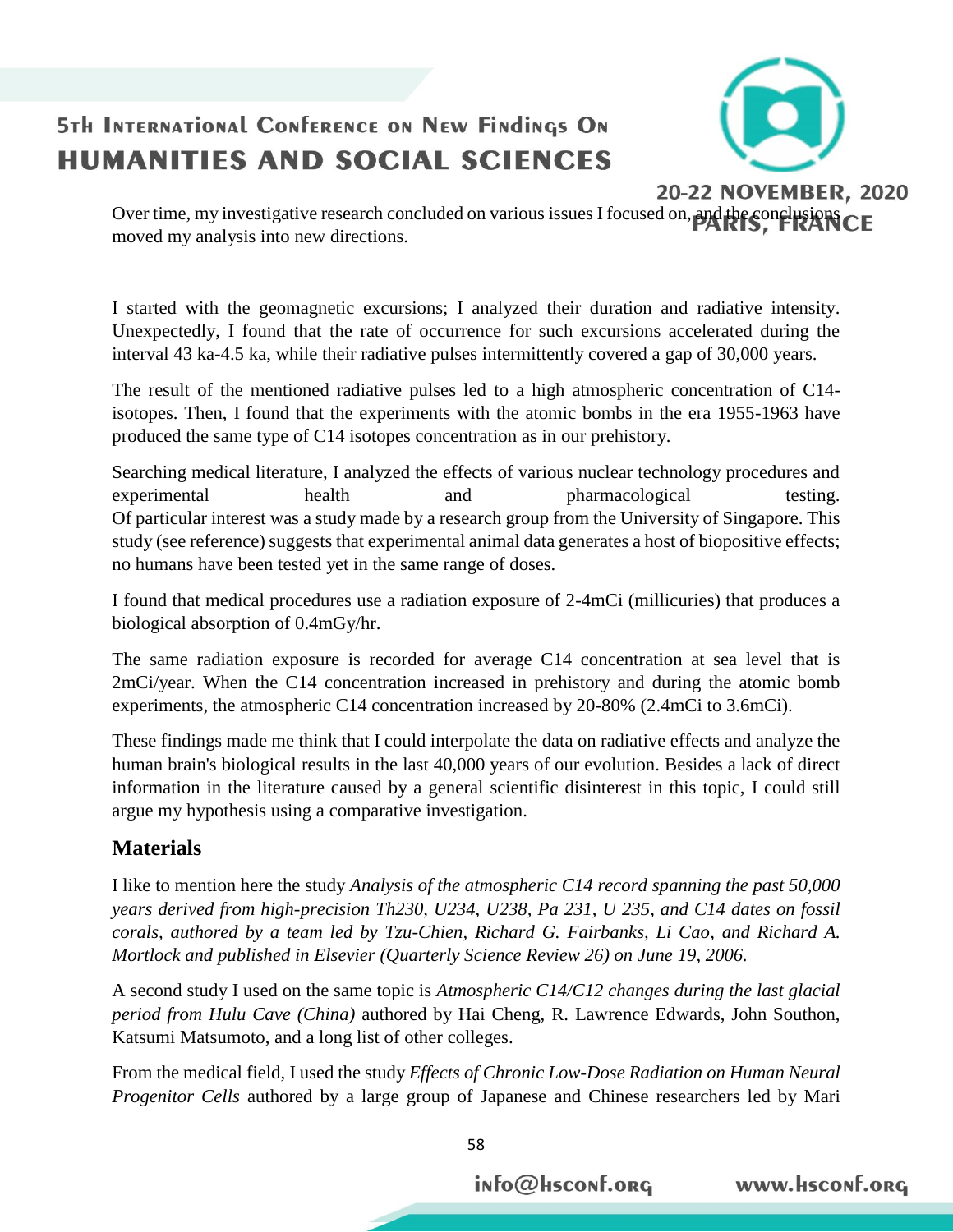

20-22 NOVEMBER, 2020

www.Hsconf.org

Katsura, Hiromasa Cyou-Nakamine, Qin Zen, and Yang Zen and published in Scientific Reports (article number 20027-2016) on January 22, 2016.

I followed this study with another one: "*Low-dose of low-dose-rate ionizing radiation-induced bioeffects in animal models,*" authored by a research team from Singapore University.

I have to mention the study *Reactive Oxygen Species in Metabolic and Inflammatory Signaling* authored by Steven J. Forrester, Daniel S. Kikuchi, Marina S. Hernandes, Qian Xu, and Kathy K. Griendling published PMC 2019 March 16.

### **Results**

The geophysical studies mentioned above indicate that the concentration of atmospheric C14 isotopes was from 54ka to 50 ka, 12% higher than the levels recorded before 1955. Between 50ka and 43ka it increased to 28%. From 43ka to 38ka, it was 60-80% higher. Here are 5,000-6,000 years of continual high C14 concentration with significant biological impact on the human brain.

From 38ka to 25ka, it was 60-40% higher. 20ka, it was 50% higher. From 23ka to 11ka, it was 50- 60% higher.

From 10ka to 2.5ka, the value was 15% higher, but a peak was recorded 6ka as 30% higher.

In sum, during the last 30,000 years before the current era, the C14 concentration was 50-30% higher than before 1955.

This data, when it is interpolated, indicates that the atmospheric C14 isotopes concentration generated a radiation exposure higher than 3mCi that is 50% higher than an average recorded before 1955.

At its peak (1963-1965), the radiation in the atmosphere reached 3.6mCi that was identical with the geophysical records for the era 43-37ka.

The medical study mentioned above referred to experiments with three types of low-radiationdoses on human brain biology. The lowest dose used was 31mGy, representing a 4mCi radiation exposure that produces an absorption of 0.4mGy/hr. The effects of such 31mGy exposure were experimentally proved to have no statistical significance.

In the meantime, this last dose still produced an increase of 1.5-fold in the gene expression, affecting 6% of all gene loci.

The study found that "*low doses of radiation in the upper range of common diagnostic procedures, create mutations through inserted DNA even more efficient than the much larger doses*."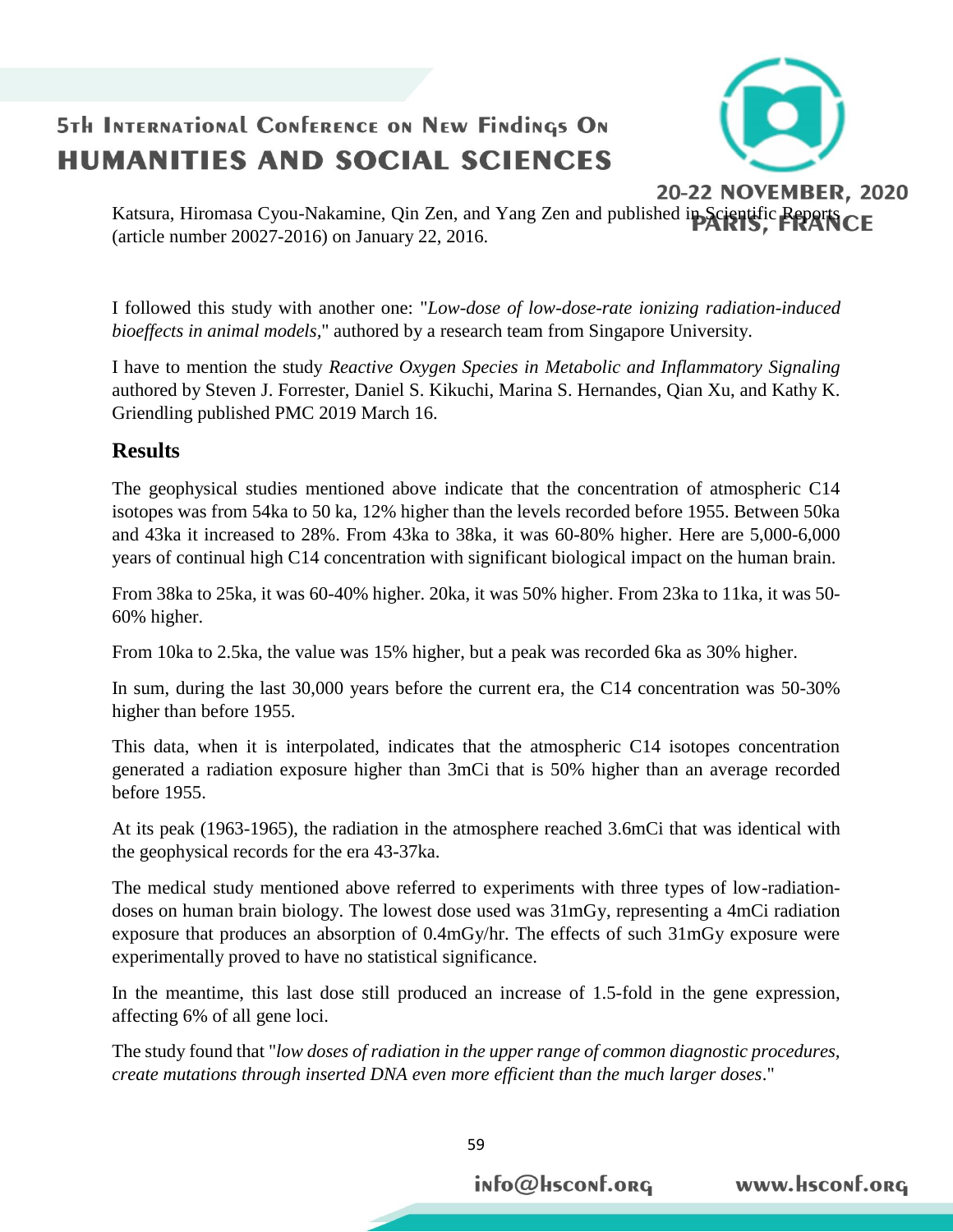

#### 20-22 NOVEMBER, 2020

www.Hsconf.org

These experimental medical findings suggest that atmospheric high C14 concentrations of 50% CF 80% above normal could produce significant increases in gene expression and could trigger higher than regular rates of mutations. This was a situation that persisted for almost 30,000 years during our recent prehistory.

The other study mentioned above was about the experimental evidence obtained from animal models. During testing, they exposed animal models for a prolonged time, like several tens of generations (20-30 generations).

The mice were exposed in one test to a constant low-dose of 4.3mGy/day for three weeks. In another experiment, a mice colony was exposed for 21 generations to 28.8mGy dose at 1.2mGy/h.

Many biopositive effects were recorded in both cases, like an increase in litter size, more fertile than the control group, increased litter number, increased viability, and faster growth rate.

However, when the radiation doses were higher than 30mGy, the researchers started to observe the first, but mild, bionegative results.

#### **Discussion on the role of oxidative stress**

A chemical reaction in cells caused by oxidation produces free radicals, which are the primary source of biophotons; this process occurs during the deexcitation of free-radicals.

All biological systems have a safety mechanism that rapidly intervenes to deexcite the most dangerous free-radicals.

As for brain plasticity and its connection to oxidative stress, I will first define plasticity. It refers to an undifferentiated cellular state, where the cells, not being differentiated, are open to all options. Consequently, they are available to adapt to needed changes.

Neurogenesis generates undifferentiated neuronal networks. When the entropy occasionally increases in the hippocampus's Dentate Gyrus, a neuronal generation will burst with higher than average plasticity (more undifferentiated neurons).

It is known that higher oxidative stress generates a higher entropy. Hence, an increase in cellular entropy is directly produced by the rise in oxidative stress.

It is well established that short pulses of augmented entropy/stress result from pulses of oxygenation (oxidative stress). The process produces short pulses of free-radicals, which are almost immediately annihilated by the deexcitation. The result is biophoton production.

Scientific literature estimates that biophotons would play a significant role in neuronal transmission and communication. A high biophoton neural production was part of the change in the Homo new intellect.

60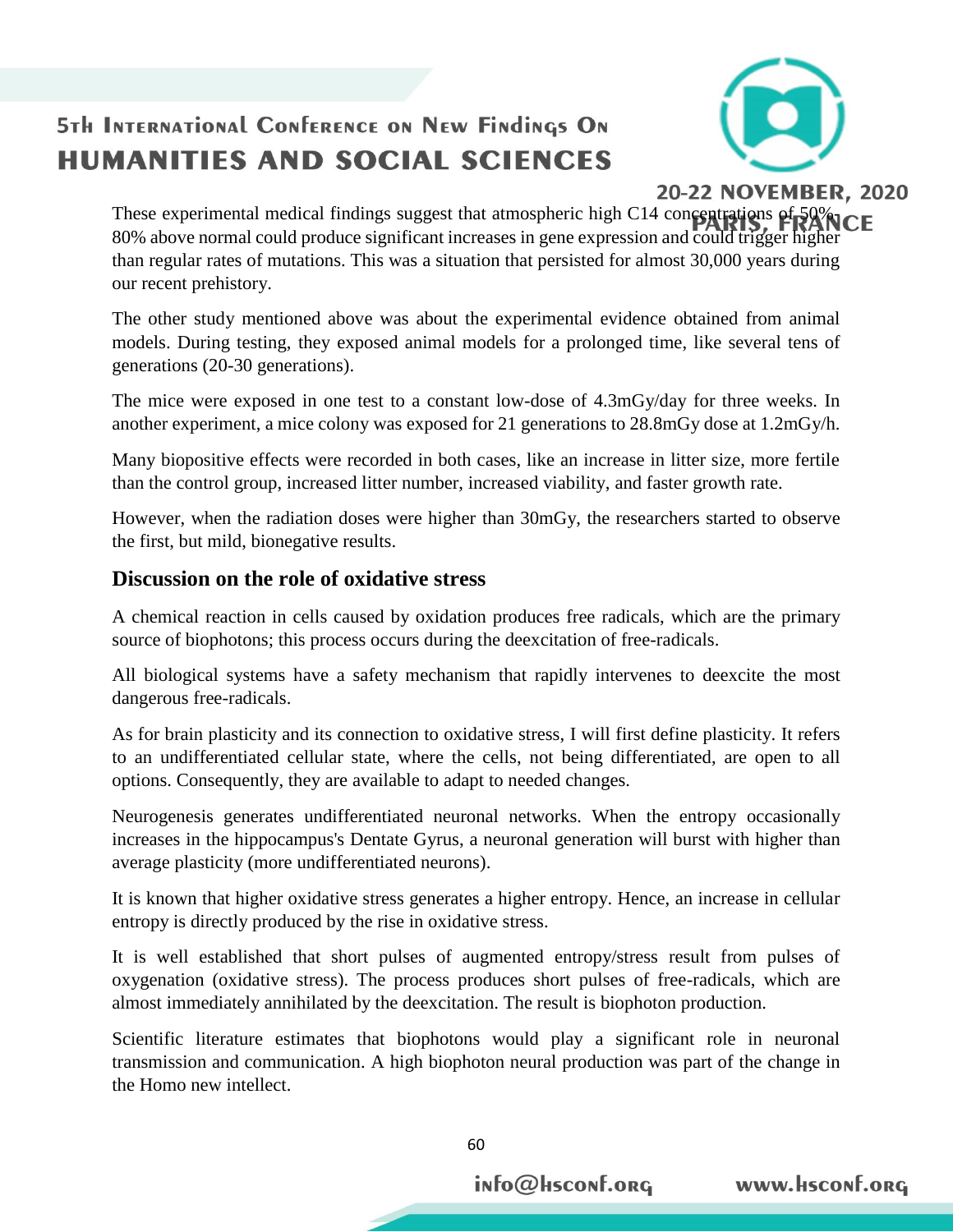

www.Hsconf.org

#### **Discussion on nitric oxide neurotransmitter functions**

When the neurotransmitters are involved, a higher or lower amount of nitric oxide will diminish or favor communication between them and the neurons. The nitric oxide synthase plays a catalytic role that makes neurons resistant to toxic insults and neurodegenerative disorders.

The research shows that it is involved here in the neurotransmitter of the *cerebral vasodilator nerves*. In cases the nitric oxide synthase is produced in excess, it functions as a *neurotoxin* that causes neurodegenerative disorders.

The nitric oxide (NO) acts as a neurotransmitter, but it is synthesized only on demand. It diffuses with protein receptors of the adjacent cells. This is why NO is regarded as a signaling molecule and a secondary neural messenger.

Because it generates a reduction in the nitric oxide at the neural level, this effect of this process is vasoconstriction. As it is known, vasoconstriction produces an effect similar to the administration of hyperbaric oxygen.

Here, we can compare the hyperbaric oxygen treatment results with the effects produced by the prehistoric high atmospheric concentration of C-14 isotopes.

The oxygen species (ROS), being stimulated during neurogenesis from a hyperbaric effect, reduces the nitric oxide's neurotoxin outcome.

However, it seems that, when the nitric oxide is diminished in the brain, in compensation, it increases somewhere else, where it becomes a stimulant in metabolism, in skeletal and muscle contractility.

### **Discussion on the shaping of the new brain: the combined oxidative vasoconstricting effects with nitric oxide vasodilatory effects**

The combined effects of enhanced neurogenesis result from a stimulant C-14 Glucose and associated oxygen species production at the neuronal level. The compensatory effect would help a human significantly improve physical abilities by developing muscles and gaining stronger bones.

In the meantime, reducing the nitric oxide at the cellular level will increase the vasoconstriction effect, thus supplying more oxygen to the cellular functions. A diminished biological exposure of migrants to new pathogens and viruses encountered on the path out-of-Africa resulted from a sufficient cellular oxygenation increase.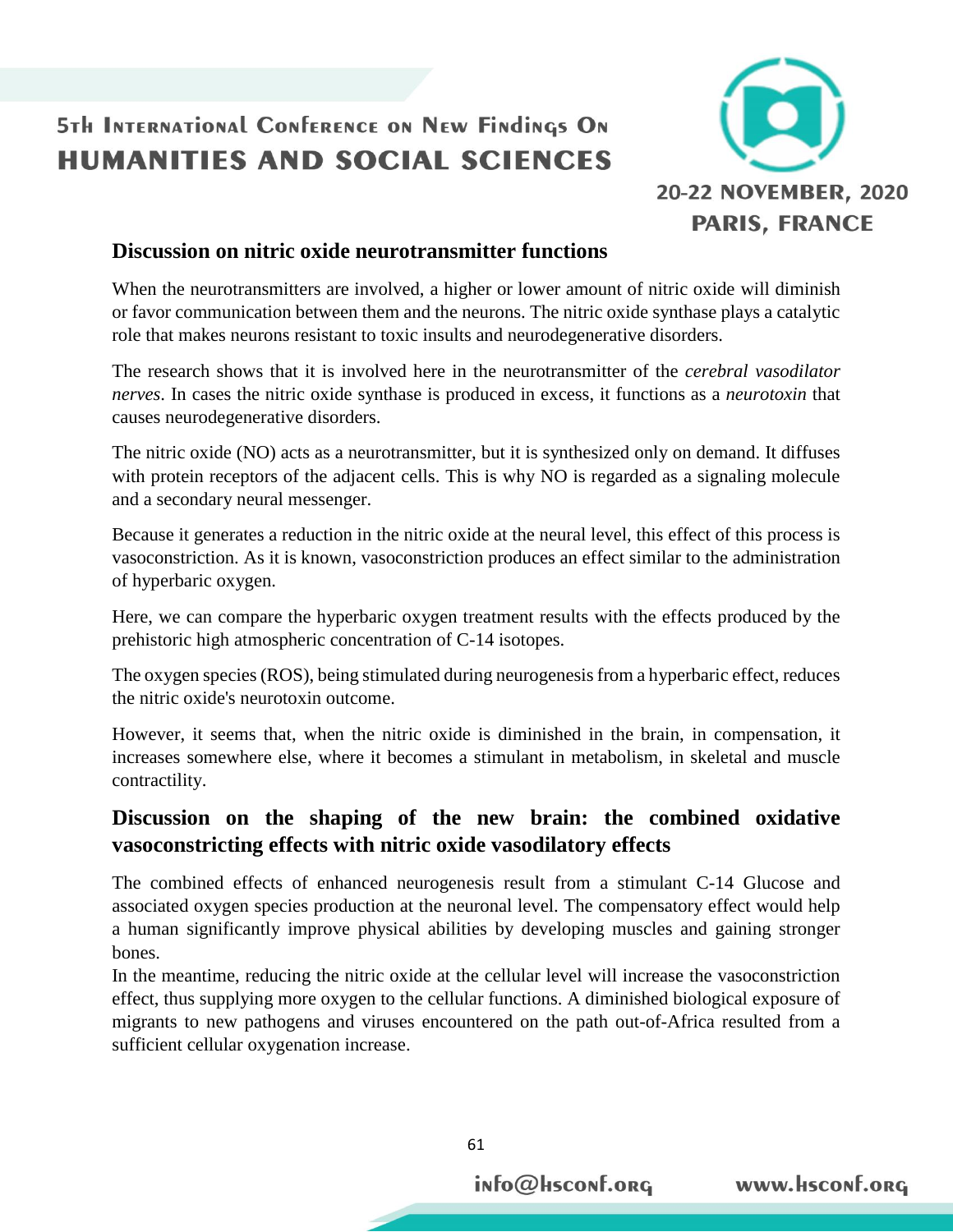

www.Hsconf.org

All the aspects mentioned above indicate a sum of combined favorable features being developed CF on the path out-of-Africa. It would help the migrants improve their mental condition, associating it with better physical performance, in the tentative to overcome each local while novel challenge.

At the time the Laschamp excursion occurred 42kyr, Homo sapiens were leaving the tropical and subtropical zones of Eurasia, marching through the temperate areas. It corresponded too to a temporary warming up of the climate.

When the Last Glacial Maximum episode started 25 kyr, Homo sapiens were already on the way to gain a radically improved language. They achieved tremendously novel mental capacities and a more assertive physical posture. These features allowed Homo to vastly improve their ability (brain plasticity and cognition) to adapt to harsh and rapidly changing environmental challenges, like crossing high mountains and entering frigid zones. No such abilities had existed during Homo's existence in Africa.

I would say that the above-mentioned new abilities positively contributed to the success of out-of-Africa migration.

Thus, those changes occurred within Homo's mind by higher cognition and plasticity and acellular adaptation to novel Eurasian pathogens and viruses. Such changes that took place in Homo around 40-30 kyr were instrumental in propelling the migration further into the temperate, subarctic, and even Eurasia's arctic zones.

The LGM (Last Glacial Maximum) temporarily transformed many temperate and mountainous zone toward a frigid climate.

However, it took another 10,000 years until Homo was mentally prepared to understand how to build new stone tools (like the Gravetian/Magdalian types), earliest petroglyphs, earliest archery tools. But 30kyr+, the first rock art appeared in Europe and Borneo.

I would say that those 6,000-7,000 years of LGM determined the incipient novel capabilities to switch toward a cold adaptation as a temporary distraction.

The starting of deglaciation around 18 kyr corresponds with a boom in every possible approach: from evolved tools, like axes and bows, to first open-air temporary shelters, to animal and plant domestication. The social development induced a self-domestication that functioned as an intermediary for further social development.

Who was in charge there: Homo sapiens or Homo loquens?

In my opinion, Homo sapiens ceased to exist around 20 kyr.

Globally, all that remained was only one species: Homo loquens.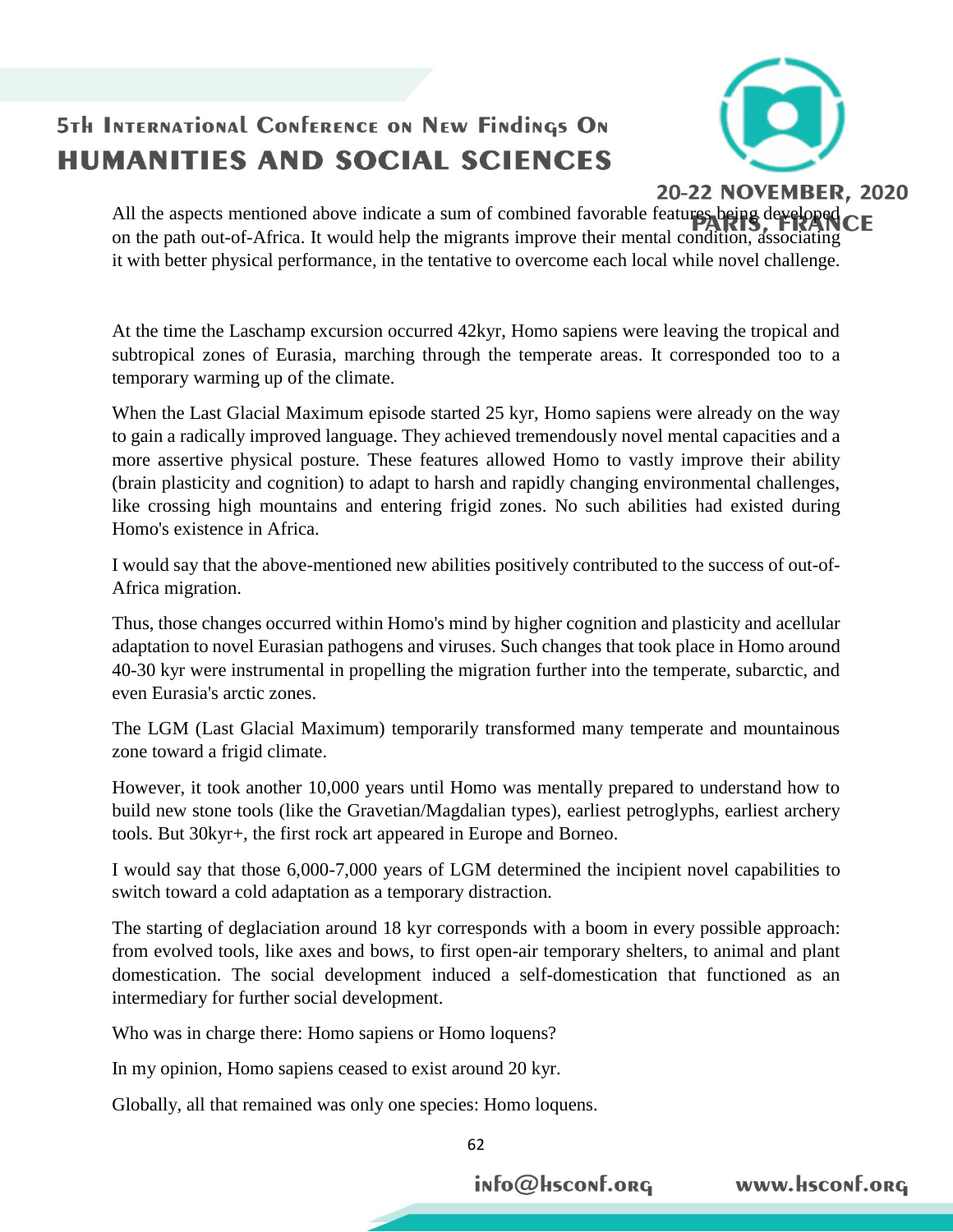

www.Hsconf.org

#### **Discussion on competing roles of oxygen and nitric oxide**.

As observed during various experiments on plants and animals, a reduction in the released nitric oxide causes vasoconstriction.

As a team of researchers from Nanjing University (China) demonstrated in their paper "*Bidirectional Regulation of Neurogenesis by Neuronal Nitric Oxide Synthase Derived from Neurons and Neural Stem Cells*" (published in Stem Cells in 2010), "the neuronal nitric oxide synthase (nNOS) negatively regulates adult neurogenesis."

Another paper ("*Nitric oxide negatively regulates mammalian adult neurogenesis*") of a team of researchers from Cold Spring Harbor Laboratory, NY (published August 5, 2003, in PNAS), arrives at the same conclusion. The authors maintain that:

"Here, we report that nitric oxide (NO) acts as a negative regulator of cell proliferation in the adult mammalian brain."

The hyperbaric oxygen, through vasoconstriction, increases the tension inside the blood vessels (hyperbaric effect).

Two other papers ("*Long Course Hyperbaric Oxygen Stimulates Neurogenesis and Attenuates Inflammation after Ischemic Stroke*," written by a team of researchers from two Taiwan universities, and "*Hyperbaric oxygen therapy promotes neurogenesis*," written by a group of researchers from Loma Linda University, US, and Chongqing Medical University, China) demonstrate how hyperbaric procedures stimulate neurogenesis.

#### **Discussion on uniquely developed human neurogenesis**.

As the literature indicates, humans present a different pattern of adult hippocampal neurogenesis than other mammalians. In humans, the vast majority (90%) of neurons in the dentate gyrus are subject to exchange, compared to 10-30% in other mammalians investigated. Humans show a less pronounced age-dependent decline during adulthood compared to mice and other mammalians.

A little addition of new neurons to the olfactory bulb (OB) after the perinatal period seems unique to humans. As various studies show, in other mammals, the neurons generated in the subventricular zone are integrated preponderantly in OB (olfactory bulb) during their entire life cycle. But in humans, after their birth, there is not such a process. It could be said that the rate of addition of new neurons to the Olfactory Bulb is meager if compared to the one to the hippocampus. It generates a fundamental difference in the human brain's plasticity, which differentiates humans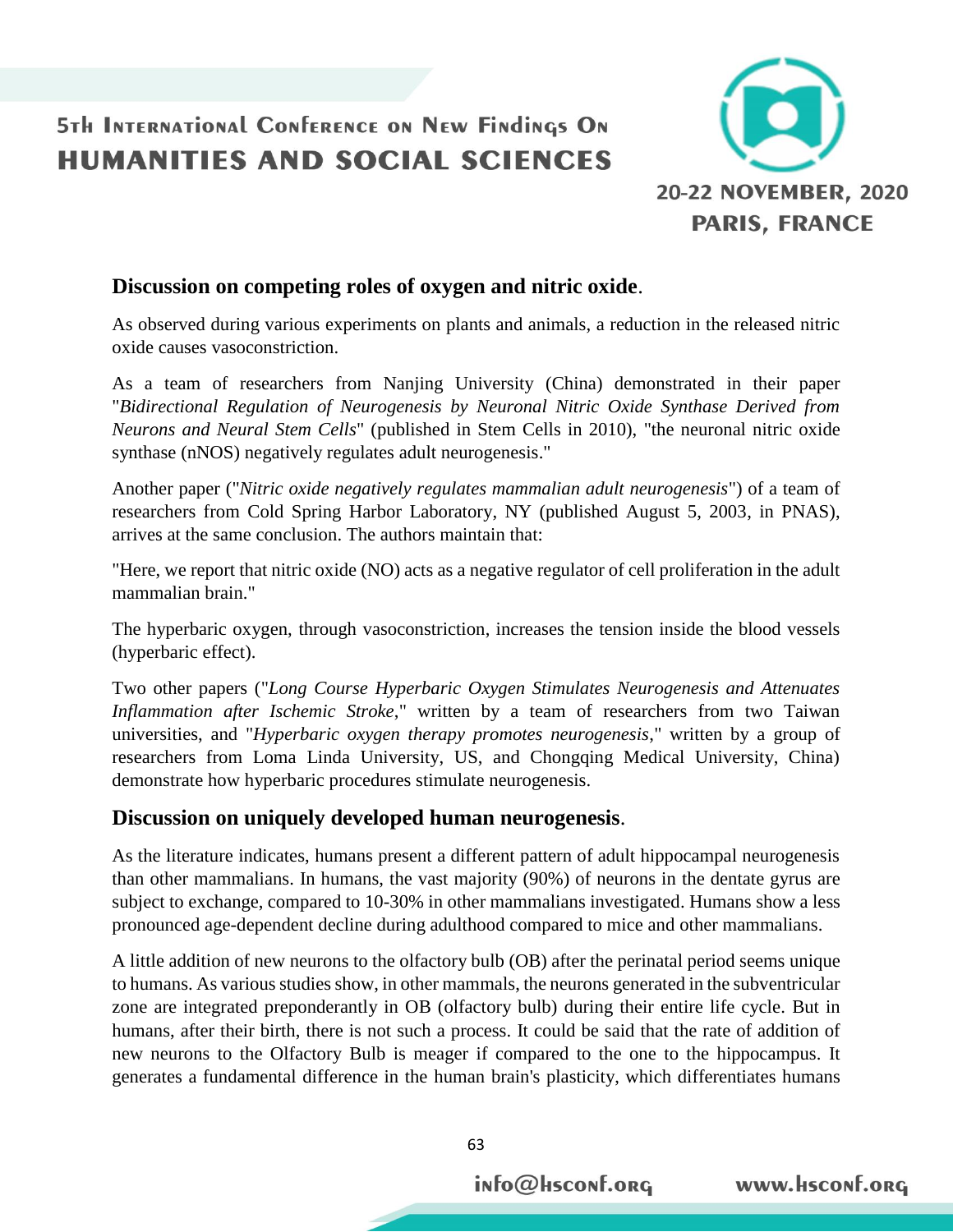

www.Hsconf.org

It details how human neurogenesis takes a different direction from one of most mammals.

The contribution made by the neurogenesis to human cognition/plasticity determined our brains to switch from olfactory determination to context appreciation. Language gradually enriched all perceptions with a context. It led to correlative thinking based on contextuality.

The same increased plasticity produced a new mental foundation that allows the brain to operate with the symbols included in the words developed within the language. It generated that mechanism that defines the language-ready brain.

However, one of the most critical processes followed was the rapid switching from sign languages to verbal verbal language that the utterance. While the sign languages used the left hemisphere, most of the other features made our prehistoric brain display a right hemisphere preponderance and dominance.

Language development implied a switching of the correlates that moved the dominance to the left hemisphere.

### **Discussion on Enantiodromia**

Carl Jung introduced it as a feature about the emergence over time of an unconscious opposite. It is saying that any extreme is opposed by a tendency to restore balance within the natural world.

Recent studies found that atypical individuals who show unilateral language dominance in the right hemisphere can score high levels of complex thinking. Such an architecture can support exceptional instances of intuitive insight in any problem-solving.

Such scientific evidence is a strong indication of the previous dominant role of the right hemisphere. One could say that the old dominance was based on an extensive, unconscious information processing (uncertainty) that was dealing with much more information input than the brain currently operates. Such input was nonlinear, and it needed conscious conversion. That brain needed extensive neuronal circuits and a lot of energy consumption. It may also explain the large Paleolithic brains, which started to diminish in the last 12,000-10,000 years while reaching today 10% less volume.

It is proof that self-domestication (or the survival of the friendlier) results in smaller brains among mammals. This is true, especially in humans.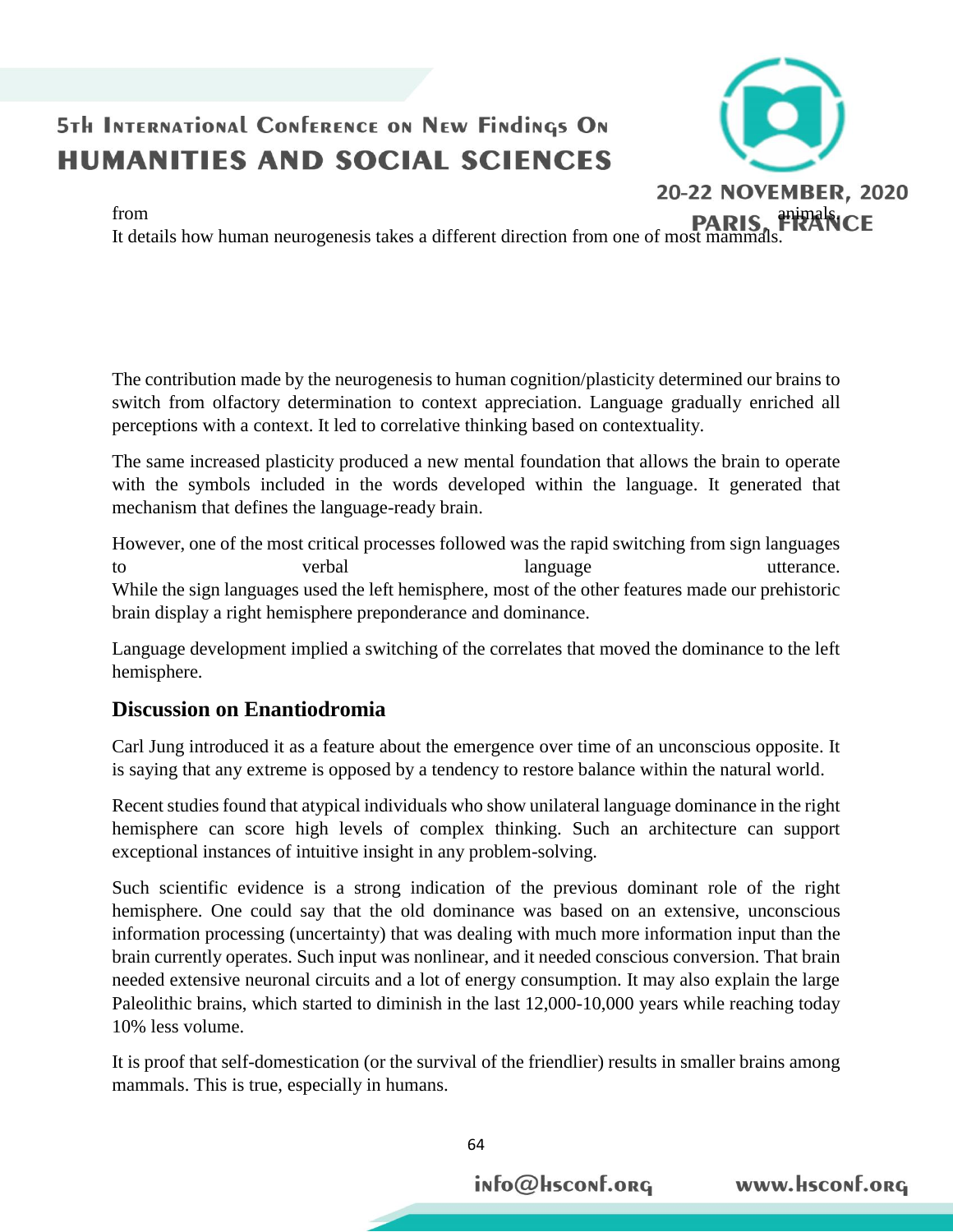

20-22 NOVEMBER, 2020

www.hsconf.org

These arguments may lead to a hypothesis that the development of the left hemisphere, as the CF region that deals with language, occurred as the emergence of a natural counterposition to a too busy to coop the right hemisphere.

There is here a question on the switching of correlates: why does such a distinction arise? A simple answer would be: it was a natural way to balance brain activity. A second answer would be that evolution is not linear despite our simple way of seeing it.

**Discussion of the role played by many species and subspecies of hominins**. In the humans' case, we have to consider an entire range of species and subspecies originating in monkeys as our evolutionary connections. I would think of a nonlinear view, where the fundamental argument is related to neurogenesis.

As one could observe, the way neurogenesis evolved in mammals and primates points to a change, when a clear separation singled out the humans against the rest. If one counts the subspecies and species that have evolved out of the Australopithecus in the last 4 million years, one can find many species and subspecies. I would say that archaeology probably could not find more than a few of all the species which had existed in this large family of so-called hominins.

Why has such a vast family of hominins developed? The first probability to consider refers to the high-sensibility of this hominin family to environmental changes. The second probability to the many varied or distinct species and subspecies from where it would be chosen natural optimality.

### **Discussion on geophysical and radiative events producing biological causality**.

A specific causality that took advantage of an existing biological sensitivity within a nonlinear perspective should be considered. As mentioned, the humanoid neurogenesis was affected by a particular geomagnetic occurrence that is a geomagnetic excursion. Here is a list of the main geomagnetic excursions of the last 300,000 years:

-Calabrian Ridge 260 kyr

-Pringle Falls 211 kyr

-Iceland Basin 188 kyr

-Blake 120 kyr

-Norwegian-Greenland Sea 80-70kyr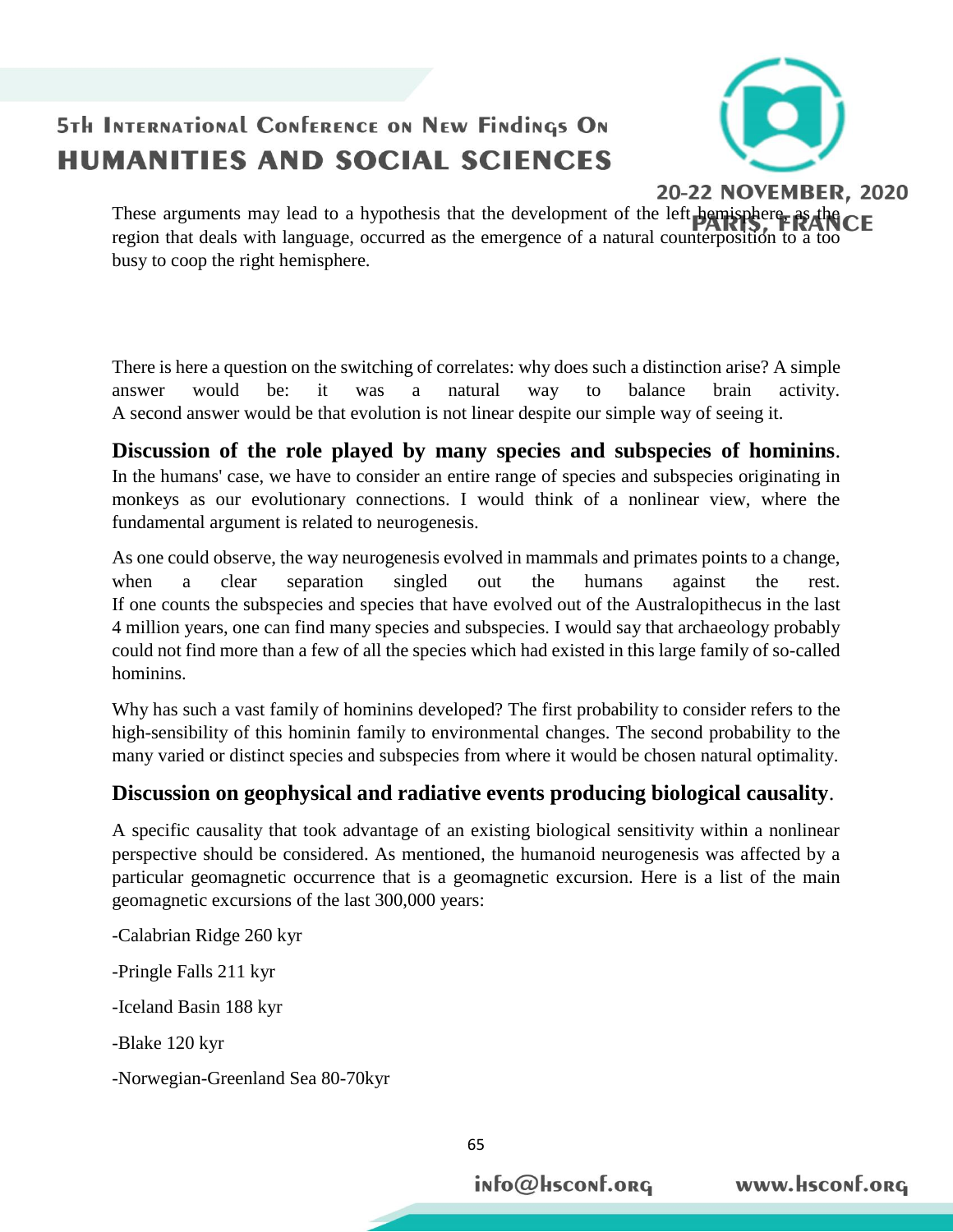

www.hsconf.org

-Laschamp 41kyr

-Mono Lake 33-31 kyr.

-Lake Mungo 29-26 kyr

The geomagnetic field was in excursional mode for the entire interval 31-23 kyr with the lowest magnetic intensity developed 37 kyr.

After deglaciation, the excursional mode continued with four-six more events. Geophysics recognized only four of them:

-Hilina Pali 18 kyr

-Gothenburg 13.5-12.5 kyr

-Solovki 7.5-4.5 kyr

-Sterno-Etrussia 2.8-2.2 kyr.

One can observe that the densest radiative events took place between 41 kyr and 4.5 kyr. The events were intermittent but lasted for hundreds to thousands of years on each occurrence.

This was the time when the Homo sapiens brain was subject to forced modeling, causing its fundamental transformation that generated the language-ready brain.

### **Discussion on the biological clue of nitric oxide**.

As it seems, the agent of such complex but somehow contradictory evolution is the nitric oxide (NO). It is a gaseous molecule synthesized by the enzyme nitric oxide synthase (NOS). It acts as a neurotransmitter. It is also a part of the signaling pathways that operate within the cerebral vessels, neurons, and glial cells.

NOS is known to exist in three isoforms: endothelial nitric oxide synthase (eNOS), neuronal nitric oxide synthase (nNOS), and inducible nitric oxide synthase (iNOS).

These isoforms influence the brain in distinct ways because they are active in different regions within the brain. The NO signaling pathways regulate the cerebral blood flow (CBF) during the rest and various stresses.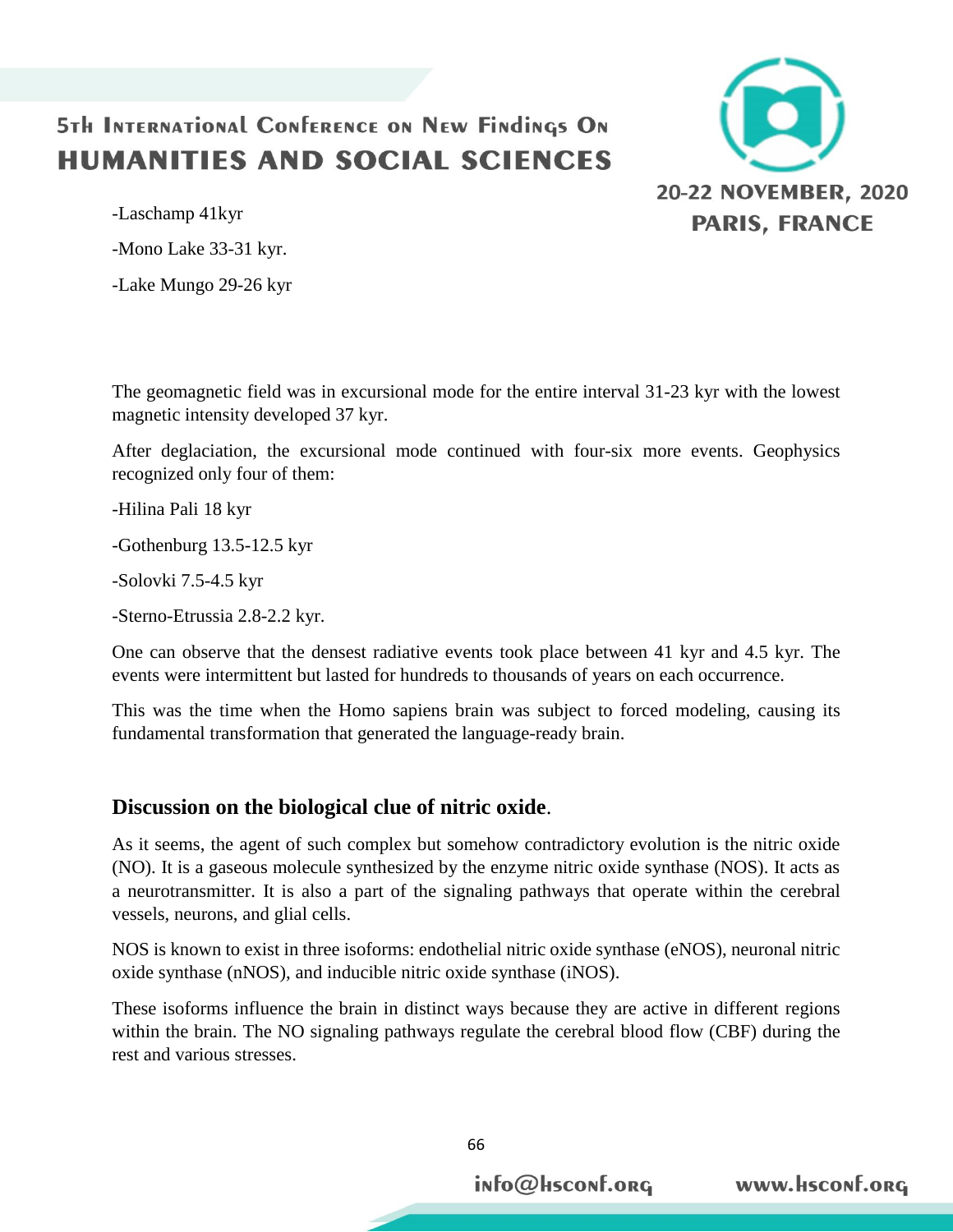

20-22 NOVEMBER, 2020

In the meantime, there is a growing body of evidence that NO plays a significant role in numerous CE biological processes. It is an essential mediator in the central nervous system, and it is supposed to be implicated in various neurological diseases. For example, in the degenerative brain processes, which affect the CNS, the nNOS level rises rapidly. In some pathological conditions, as inflammations, the iNOS level is very high.

Overall, the nitric oxide seems to act as a "double-edge-sword." The role of nitric oxide could contribute to either cell survival or cell death. The ultimate answer is the untimely transfer of nitric oxide from one protein to another. There is evidence that NO transfer could lead to cellular suicide.

NO can act as a modulator of the inhibitory processes within the synaptic transmission. But also, it can modulate the activity of ion channels and regulate the ion exchanges.

The C14-Glucose, ingested through hominin and human feeding, is known to have, in general, an inhibitory role on nitric oxide.

#### **Discussion on the mental transformation of Homo sapiens into a novel species**.

Now, I like to refer to Homo sapiens evolution. As it is known, it evolved from an "archaic type" (around 190ka) into an "incipient sapiens" (120ka). Nevertheless, around 80ka-70ka, the first manifestation of art in South Africa appeared. It is true also that Neanderthals seem to enter a phase of high development during the same epoch. But around 42ka, a chain of extreme geophysical events started to unfold. This chain generated a revolution in the primitive language of Homo sapiens. Still, it led to the extinction of Neanderthals and Denisovans, while the last surviving Homo erectus and other hominins also reached their extinction phase.

It is a critical point, where Homo sapiens, in a relatively short time, encountered fundamental changes, like the change in skull geometry toward rounding, the conjugates switched the brain lateralization, dual-use of the brain neural circuits (visual + verbal), some new neural circuits (for verbal use only), the changes in the neuronal processing speed (the speed diminishes). Simultaneously, the entire body suffered a process of gracilization (as an extended form of neoteny).

The change in the skull geometry is seen as fundamental for a very distinct development of language. It had put the language-related sections in a central position, and by rounding, it diminishes some circuitry distances. A switching of correlates had paralleled the other developments in the brain while changing the pattern of lateralization. As the archaeology indicates, the skull's rounding appeared some 30ka but was fully completed only during the Holocene optimum (cca. 8ka).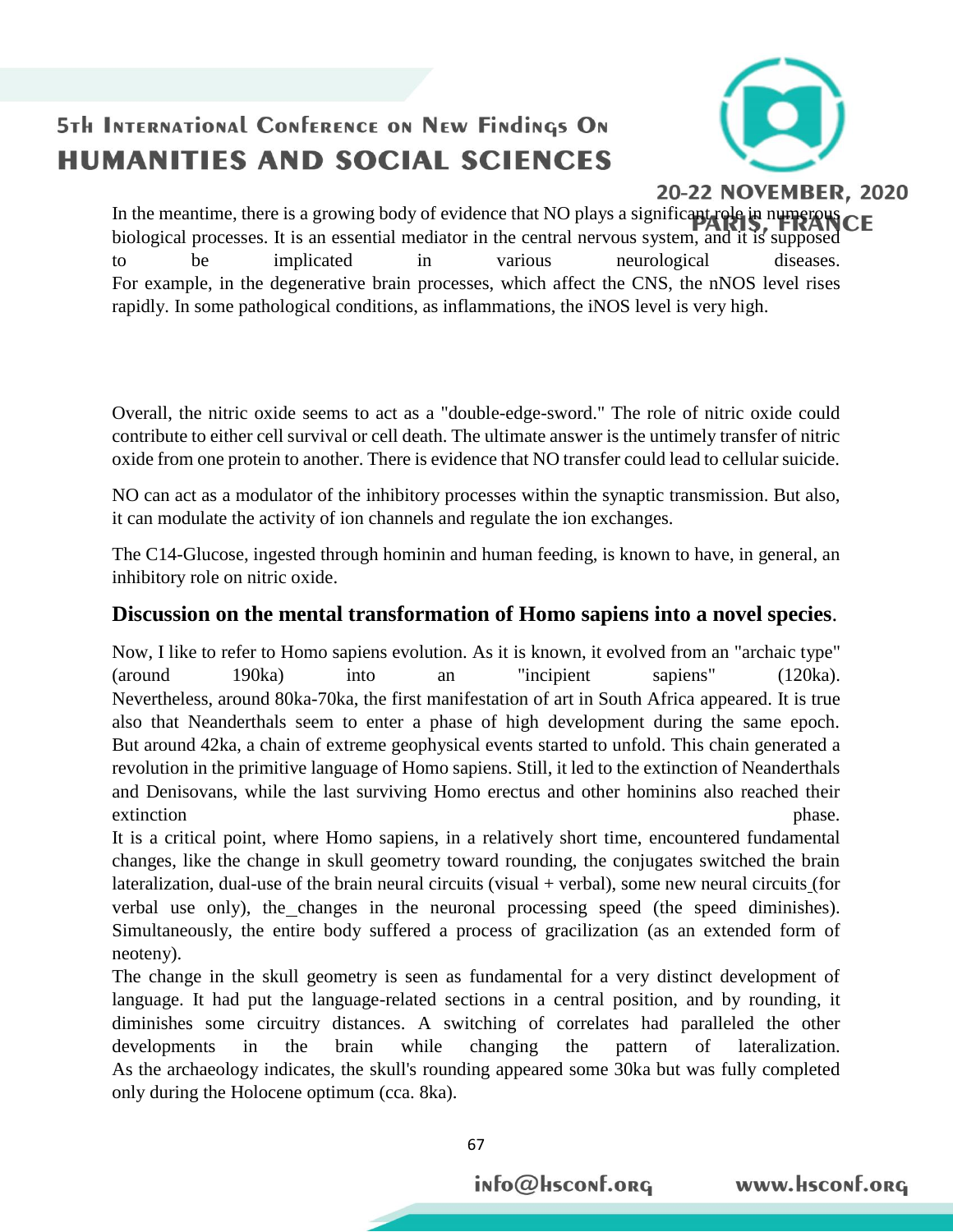

www.Hsconf.org

According to many specialists, consciousness itself settled in a form similar to the present only CE 4,500 years ago.

The language was generating anatomical changes because it was a technology that became embedded in our biology. It was a full biological response that needed to be developed by this new species: from genetic changes to new genetic expressions to anatomical reshaping.

One argument in favor of the language's mechanical role is switching the correlates from the right hemisphere to the left one, which changed the hemispheric dominance.

### **Discussion on language as a technology that stimulates our imaginary approaches**

The language was and is a technology in itself. It can infinitely produce other technologies by playing with its assembling/disassembling capacity.

Time and again, the language came with a set of features, where communication was one of them but not the most important. The other elements were planning, control, and socialization. Over time, the importance of each feature changed. Planning implies creating careful coordination of actions. Hence, planning generates, among other things, all other languages, including those we call algorithms. We can infinitely create languages and algorithms.

Control confines us to a system of minimal variability that excludes the rest as unperceivable and unthinkable. Over time, we have learned how to deal a little bit better with variability. But even then, our progress was minimal.

Socialization seems to be one of the best-developed functions of the language.

### **Discussion on the visual vs. the verbal brain**

A recent study at the Psychology Department of Harvard Medical School, authored by Elinor Amit and Evelina Fedorenko (published on May 11, 2017, in The Harvard Gazette, and journal NeuroImage), has highlighted several necessary details of modern thinking. The authors have demonstrated that people use inherited visual thinking about the things which are closer to them. On the other hand, people use inner speech as their new verbal ability when contemplating far-off things. In short, people use visual thinking to deal with self, in-group, past, present, and near-present. By contrast, verbal thinking is used when dealing with somebody else, an outgroup, or the future. The researchers found out that the visual deals with the past and the present, while the verbal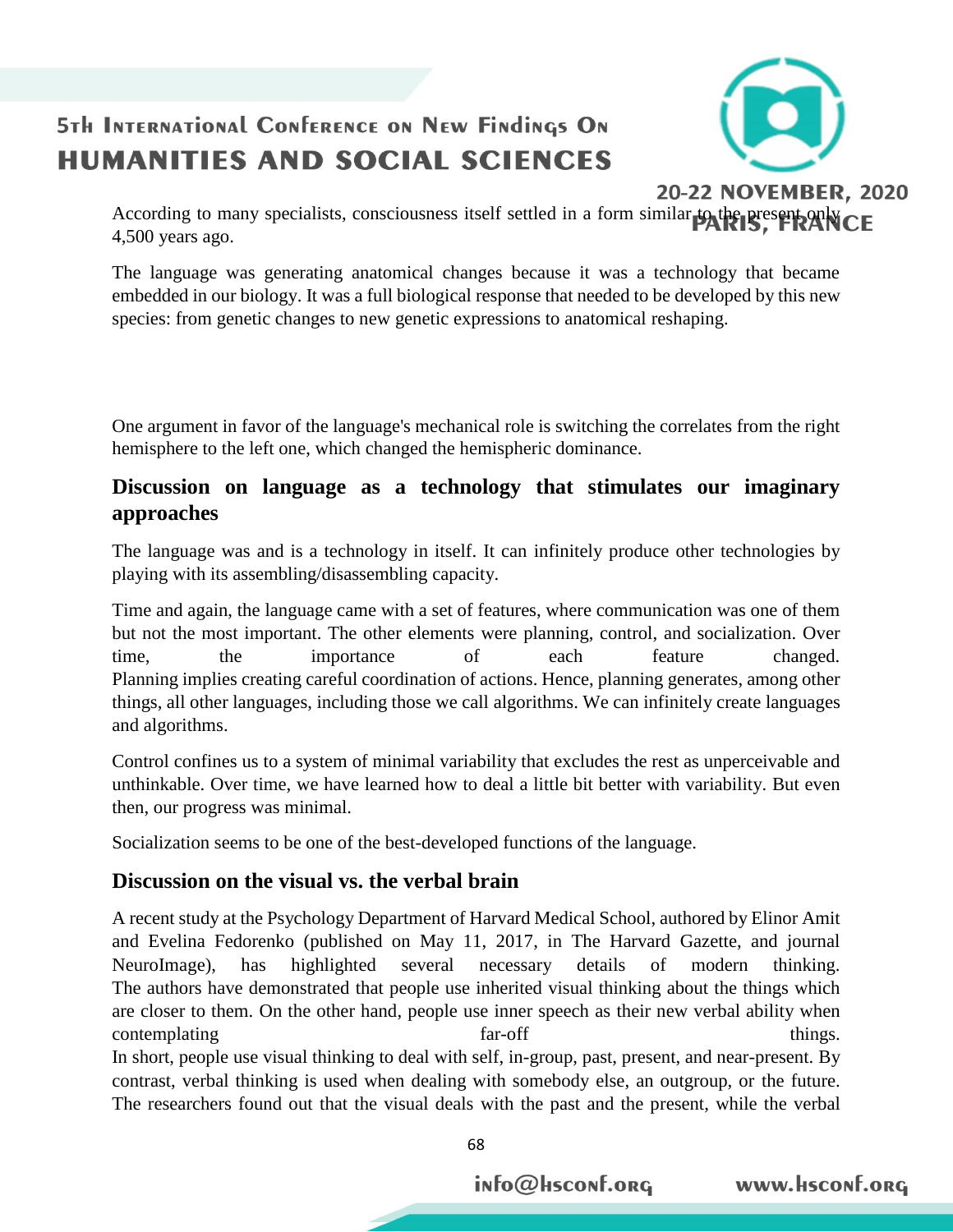

20-22 NOVEMBER, 2020

www.Hsconf.org

agreements with the future. Here is a clear indication that verbal thinking development helped us CE define the concept of the future.

More importantly, it looks like language helped individuals deal with each other while ultimately defining and promoting each one.

It also helped the individual to become open to out of group relationships and contacts. A less talked about aspect is the relationship that started to develop with the environment. Such a new approach turned paramount in human evolution: it led to animals' and plants' domestication.

In short, domestication changed the type of social relationships, but this domestication has led to a change in diet and the kind of activity. Everything has been promoted thanks to the language.

In the meantime, the researchers found out that, at present, there is no pure visual or pure verbal thinking because both of them are mixed in every expression. Hence, the recently developed verbal mode is, by now, very well implemented in all of our brain circuits, contributing to a specific part of every expression. Even so, one of these two modes of thinking still appears to be predominant in one expression or another.

As a negative outcome, experimentally, it is demonstrated that those people very good at verbal thinking score about average, or even low, on the object and spatial visualization tests.

Almost all the old visual circuits have been affected by the Interference with the newly developed verbal mode. This is an interesting mental approach because each of these two modes shows a very different speed of processing (it is estimated that the visual one is at least 10,000 times faster than the verbal one).

Overall, this Harvard study provides valuable information about how human thinking has radically changed since the advent of language, starting 30,000 years ago.

I see that the most significant result of verbal was the development of "*imaginary thinking*" accompanied by its "*factua*l" products. This "*imaginary*" mode exploited the verbal capabilities to a maximal extent that implies an "*infinity*" of mental manipulations, which generate "factual" products.

However, the language resulted from an intricate play of evolution that adapted the hominin and human biology to particular geophysical constraints.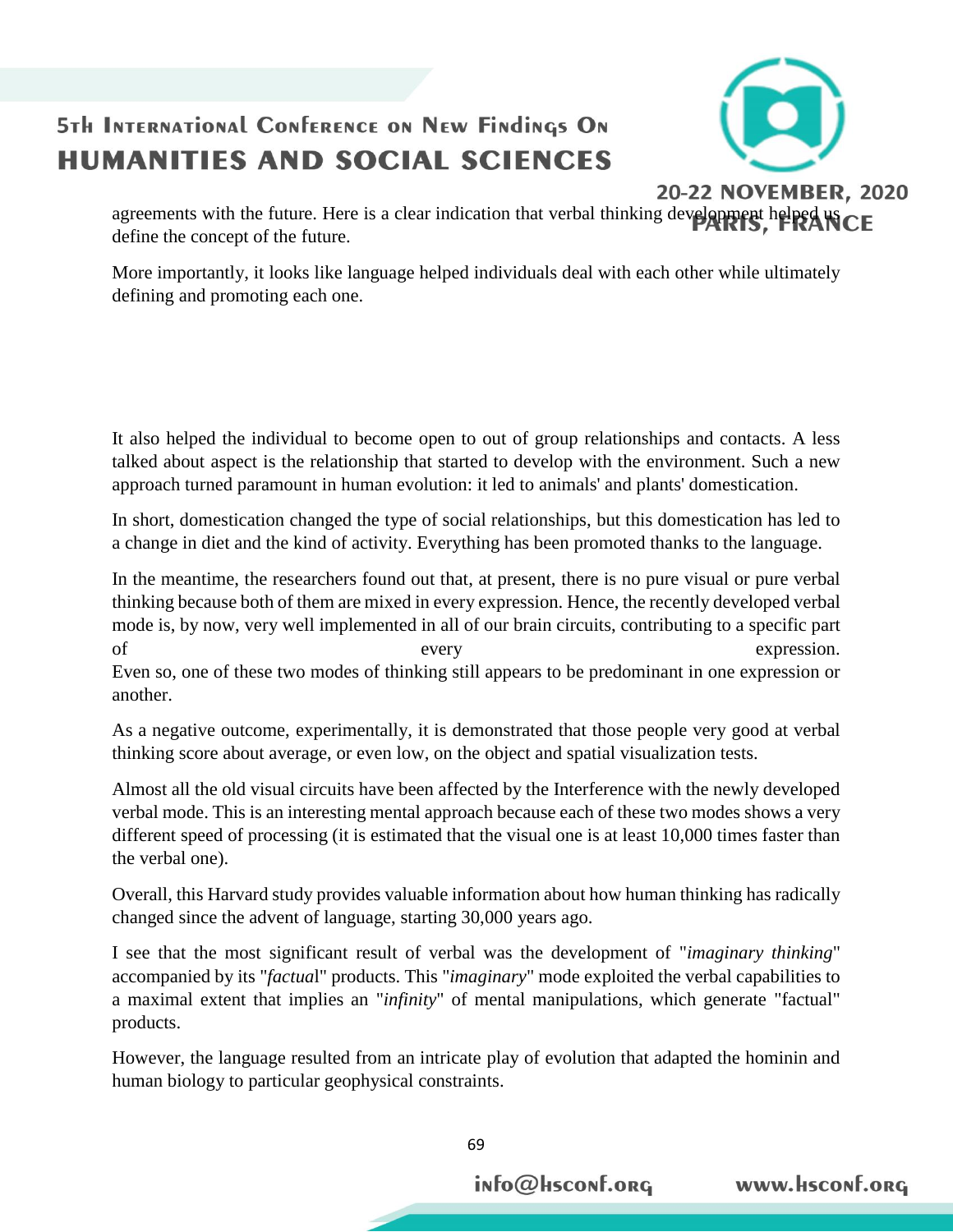

www.Hsconf.org

### **Discussion:** was language an antidote to extinction or only offered a transition CE **path for a change to another species?**

Did language help us avoid extinction? It is known, all other hominins species disappeared at the same time when humans began to turn into a new species cca. 30ka. Hence, Homo sapiens disappeared too, because it was replaced by Homo loquens in no more than 2,000-5,000 years.

In support of my opinion, I would like to add a controversial idea that still makes sense. It refers to all cultural descriptions that picture our origin.

I would focus only on the Bible, where the symbolism is much clearer. The Bible says: "In the beginning was the *word*." Then, I am wondering: who spoke those *words*? The Bible makes no mentioning of any "primordial human" who would make stone tools and resembles Homo sapiens.

Thus, in my opinion, the Bible characterizes the first humans as speaking beings, and in doing so, it defines humans as a new species that is distinct while disconnected at the cerebral level from any other species inhabiting the Earth.

On the other hand, the biblical description, as it seems, pictures the "*word*" as an almighty feature or as the most critical human quality that helps "*tooling everything else*." But no other "tool" is mentioned there because the "*language is a tool generator in itself*."

### **Conclusion**

This paper aims to prove that the radiative event that contributed to the environmental presence of C-14 Glucose had a complex biological effect that stimulated a type of enhanced neurogenesis in Dentate Gyrus. As a process that proliferates and differentiates the migrating neural precursor cells, neurogenesis reflects neuronal intrinsic (genetic) and environmental influences (like C-14 isotopes).

The adult-born neurons in the Dentate Gyrus of the hippocampus exhibit critical periods of longterm plasticity during their maturation, contributing to the development of the mechanism of learning and memory. More importantly, new neurons expand the plasticity capacity while enhancing the pattern separation processes that enlighten the analysis/synthesis mechanism that copies the language's assembling/disassembling tool.

Language occurred due to a forcing geophysical factor that was cosmogenic in essence. The universe imposed a high-rank alternative that moved us into a higher hierarchy.

However, because of language, humans built everything imaginarily (in a symbolic manner) in contrast with the natural reality.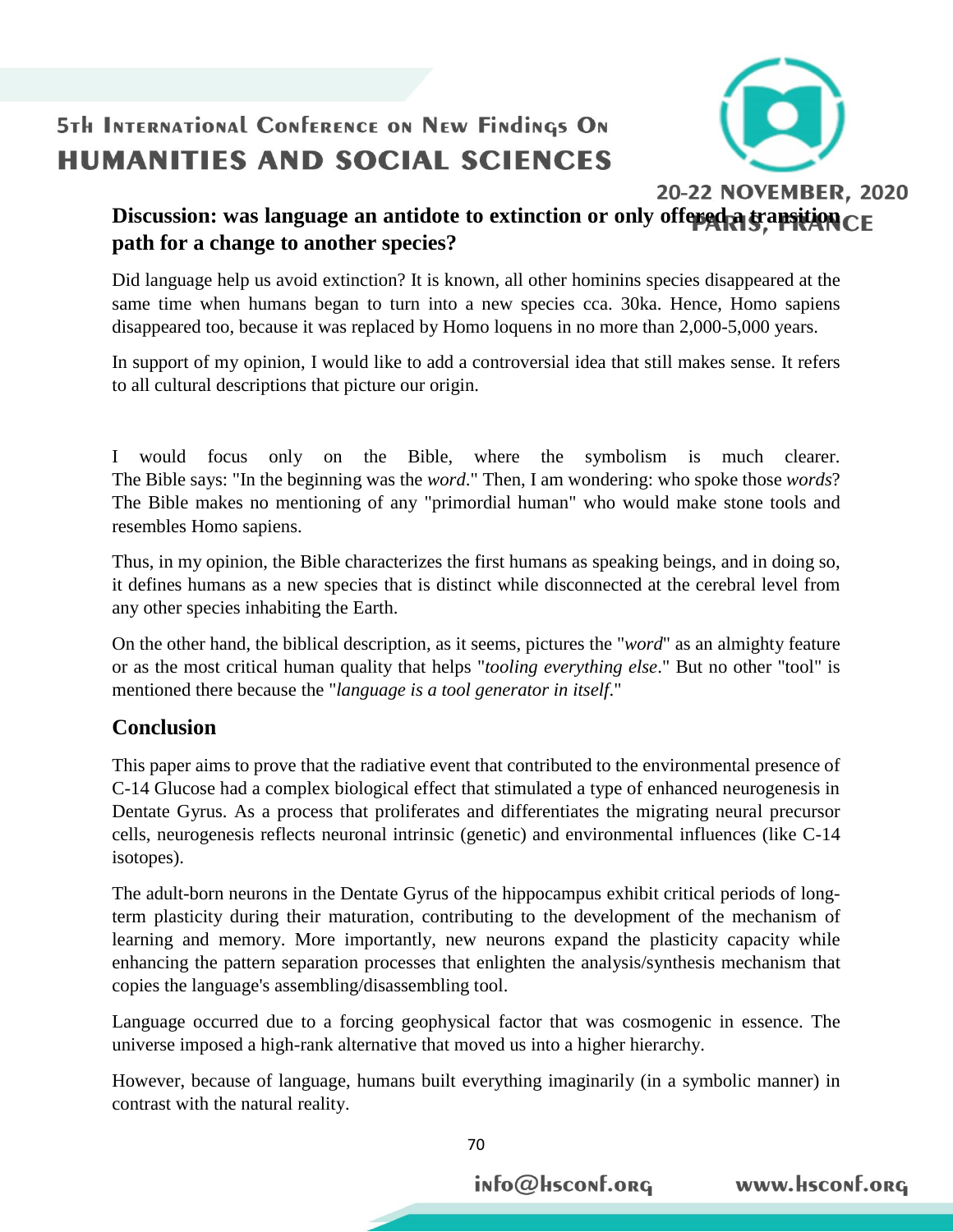

www.Hsconf.org

I would say that the transformation was a repeating process, intermittently stimulated, which CE gradually increased the overall effect.

Thus, while the transformation was rapid into a mental fundamental, it needed time to produce interrelated connections and inner neural network adaptations. The processes fed one another, making the new cognitive skills evolve gradually, accumulatively, and progressively.

### **Acknowledgment**

Because of this paper's limited length, I was forced to diminish the amount of cited and quoted sources to a restricted number. Thus, some of the information provided may appear superficially treated. In fact, it is based on a vast amount of scientific data. Those details are in my self-cited work uploaded on academia.edu

### **References**

Tzu-Chien, Richard G. Fairbanks, Li Cao, and Richard A. Mortlock, study *Analysis of the atmospheric C14 record spanning the past 50,000 years derived from high-precision Th 230, U234, U238, Pa 231, U235, and C14 dates on fossil corals*, published by Elsevier (Quarterly Science Review 26) on June 19, 2006.

Hai Cheng, R. Lawrence Edwards, John Southon, Katsumi Matsumado study *Atmospheric C14/C12 changes during the last glacial period from Hulu Cave (China)*.

A research team led by Mari Katsura, Hiromasa Cyou-Nakamine, Qin Zen, and Yang Zen, at all, study *Effects of Chronic Low-Dose Radiation on Human Neural Progenitor Cells*, published in Scientific Reports (article number 20027-2016) on January 22, 2016.

Feng Ru Tang, Weng Keong Loke, and Boo Cheong Khoo *authored Low-dose or low-dose-rate ionizing radiation-induced bioeffects in animal models,* published in the Journal of Radiation Research (2017 Mar. 58: 165-182.

Steven J. Forrester, Daniel S. Kikuchi, Marina S. Hernandes, Qian Xu, and Kathy K. Griendling, a study *Reactive Oxygen Species in Metabolic and Inflammatory Signaling*, published in PMC 2019 March 16.

Chun-Xia Luo, Xing Jin, Chang-Chun Cao, Ming-Mei Zhu, Bin Wang, Lei Chang, Qi-Gang Zhou, Hai-yin Wu, Dong-Ya Zhu, *Bidirectional regulation of neurogenesis by neuronal nitric oxide synthase derived from neurons and neural stem* cells, Stem Cells 2010 Nov., 28 (11); Prehistoric 2041-52 10.1002/stem.522